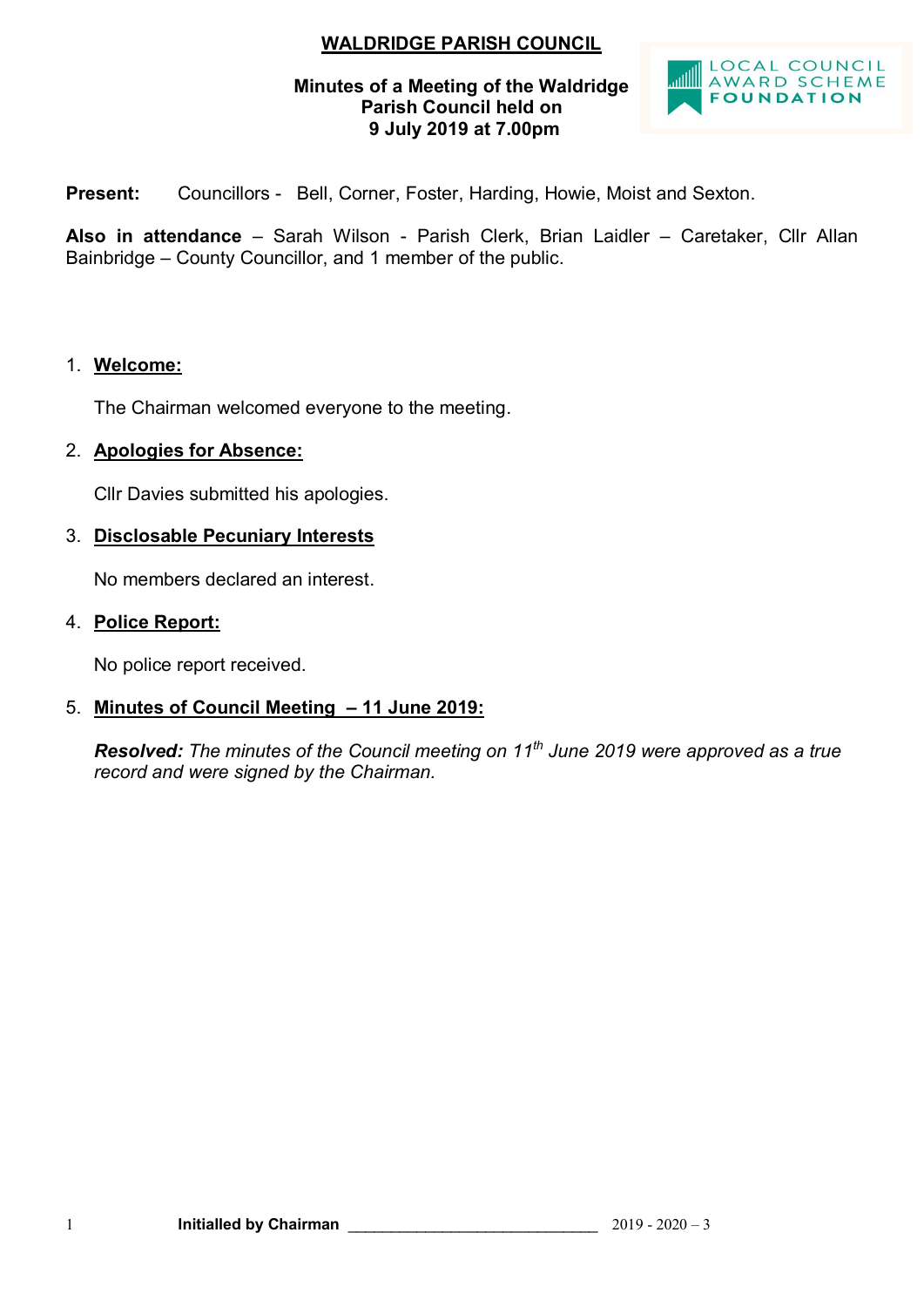## 6. **Parish matters and ongoing items**

#### a) **County Councillors report**

Cllr Bainbridge reported that there has been no progress regarding Birch View, he is still awaiting a reply.

#### *Resolved: Report noted.*

## b) **Waldridge Parish in Bloom Working Group**

The Working Group gave an update: Northumbria in Bloom judging to take place on  $12<sup>th</sup>$ July at 10am. Cllr Sexton to request refreshments from Brenda, and if unavailable, light refreshments to be purchased. Cllrs Bell, Sexton and the Caretaker to attend the judging. Cllr Howie gave an overview of the portfolio - Cllr Harding to add photos and finalise. Room to be decorated by Cllr Harding. Some concerns were raised about the lack of work completed by DCC so far, and Cllr Sexton explained that they were due to recommence works the following day. Cllr Foster suggested that a full schedule of works, with dates, is requested next year. A plan for the Best Kept Garden competition was discussed, and a deadline date for entries set.

*Resolved: Update noted. Plan for the Best Kept Garden competition was agreed, with the deadline date being set as 1st September (unanimous).*

#### c) **Events Working Group**

The upcoming cinema event was discussed, and final details confirmed. It was agreed that St. John's ambulance first aid cover should be booked, and a light should be bought for the toilets. Clerk to create an information flyer to be handed out with wristbands. The plan for the History of Waldridge night was approved, and the advertising date set. A detailed breakdown of the plan for the Parish Fayre was given and approved, and the advertising date was set.

*Resolved: Update noted. Final plan for the History of Waldridge night was approved and the advertising date was set as 12th July (unanimous). Final plan for the Parish Fayre was approved, and the advertising date was set as 7th August (unanimous).*

## d) **Updates from Facebook**

Cllr Harding gave an update:

- Broken wing mirror in Waldridge Village
- Anti-social behaviour at the play area and on Millennium Green
- Request for Wildflowers on verges
- Many pending group requests

*Resolved: Update noted. Cllr Harding to post update.*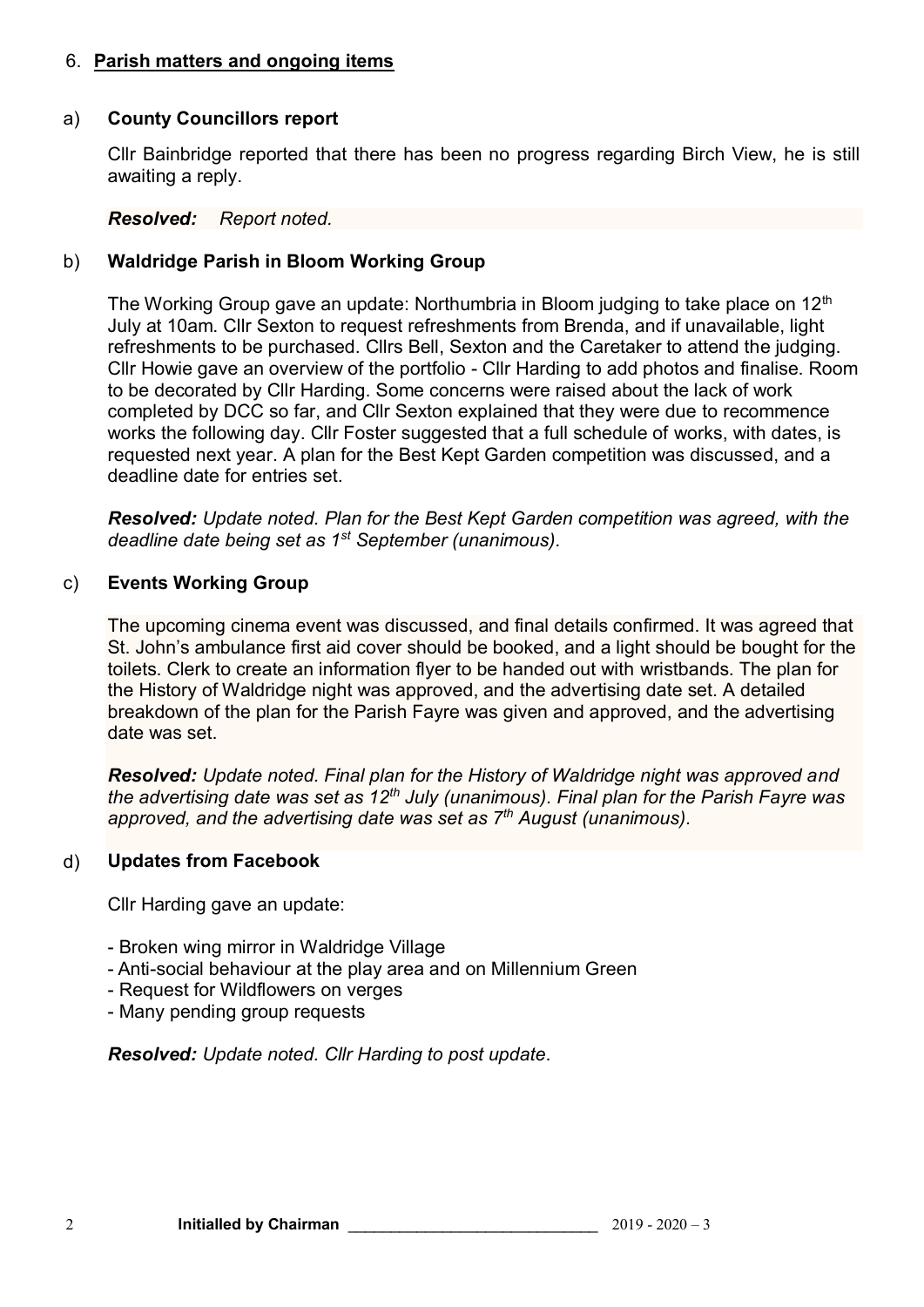#### e) **Quarterly Accounts**

The Clerk distributed the accounts for approval.

*Resolved: The quarterly accounts were approved (unanimous). Cllr Harding signed the bank reconciliation, bank statement, petty cash and budget.*

#### f) **Website**

The Council considered quotes for a new website.

*Resolved: A supplier was selected from the quotes provided (unanimous).*

## g) **Co-option Procedure**

The two vacancies were discussed, and a plan for co-option was agreed. The new Cooption Procedure was reviewed.

*Resolved: The Council noted that it is now free to co-opt to the two vacancies. A plan for co-option was agreed (unanimous). The Co-option procedure was approved and adopted (unanimous).*

#### h) **Kindness Campaign**

Cllr Harding described the 'Happy Bench' concept to the Council, and the Council discussed the possibility of turning one of the existing seats into a 'Happy Bench'.

**Resolved:** It was agreed that one of the Parish seats should be turned into a '*Happy Bench, and it was agreed that a plaque should be purchased for this – Clerk to obtain quotes (unanimous). The decision on which seat this will be was deferred.*

## i) **Salary Payment Methods**

The Council discussed the possibility of providing the option for salary payments to be paid by BACS.

*Resolved: It was agreed that salary payments could be made by BACS (unanimous).*

## j) **Signage**

The Council discussed the email received from DCC regarding the signage on a sponsored flower bed. Cllr Sexton informed the Council that one complaint has been received, and that DCC will allow the sign to remain at present. The Council then discussed the possibility of creating a Signage policy.

*Resolved: It was agreed that no response to DCC was required at this time (unanimous). It was agreed that a signage policy was not required at present (Cllrs Bell and Harding for, Cllrs Corner, Foster, Howie, Moist and Sexton against)*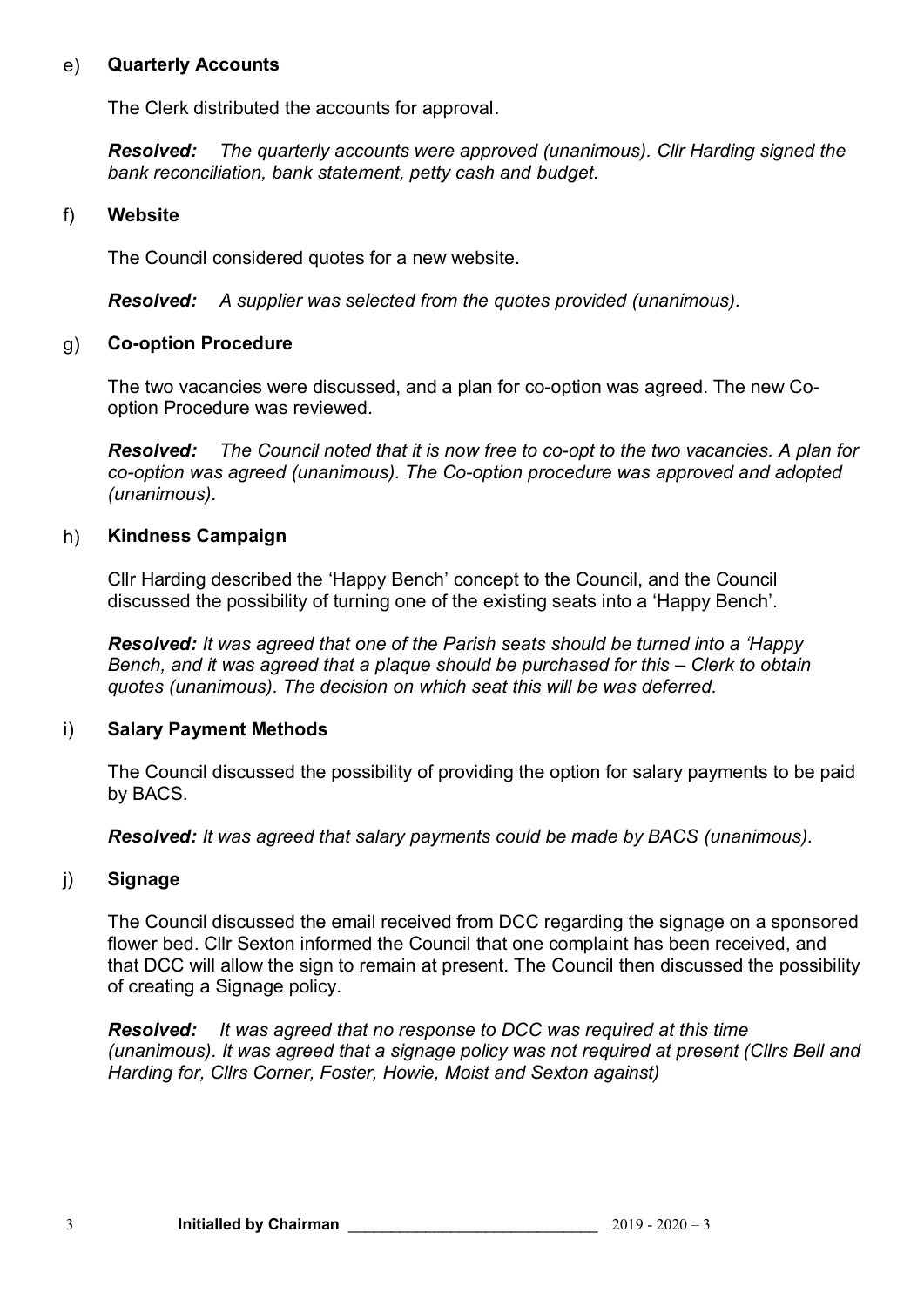## k) **Policy Review**

- Facebook Policy
- Anti-Fraud Policy
- Protocol on Communications
- Protocol on Member-Officer Relations

*Resolved: Changes to the existing Facebook policy were agreed (unanimous). The Anti-Fraud Policy, Protocol on Communications and Protocol on Member Officer Relations were reviewed and adopted (unanimous).*

#### l) **Timetable of Training Events**

No upcoming events to note.

*Resolved: No decisions required.*

#### m) **Grants / fundraising**

No new opportunities to note.

*Resolved: No decisions required.*

#### n) **Planning Applications**

| DM/19/01178/AD  | Land To The North Of<br>The Hermitage<br>Academy, West Of<br>Gibside, South Of<br>Cragside And North<br>Of Fenton Close<br>Chester-le-Street | Advertisement consent for 1no. 'V' board<br>sign (Jct of Whitehills Way/Gibside) and<br>3no. single board signs (Jcts of North<br>Approach/The Avenue, Whitehills<br>Way/Waldridge Road, Rear of Gibside<br>Shops). |
|-----------------|----------------------------------------------------------------------------------------------------------------------------------------------|---------------------------------------------------------------------------------------------------------------------------------------------------------------------------------------------------------------------|
| DM/19/01861/FPA | 1 Lilburn Close<br>Chester-le-Street<br>DH <sub>2</sub> 3TN                                                                                  | First floor side extension over existing<br>garage                                                                                                                                                                  |
| DM/19/01989/FPA | 4 Cedar Street<br>Waldridge<br><b>Chester-le-Street</b><br>DH2 3SH                                                                           | Single storey rear extension                                                                                                                                                                                        |

*Resolved: To recommend approval for DM/19/01861/FPA and DM/19/01989/FPA (unanimous). It was noted that objections were submitted for DM/19/01178/AD.*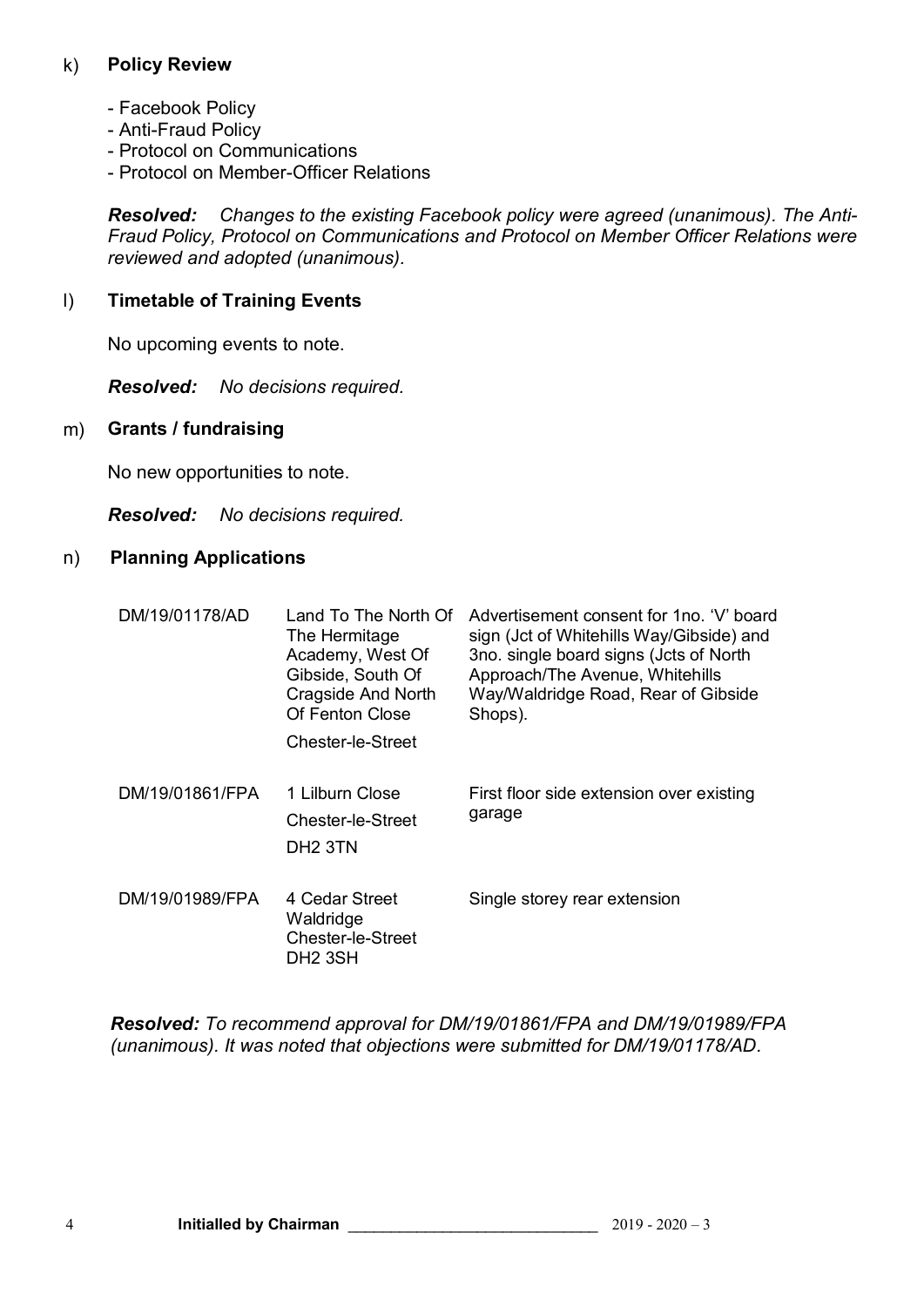o)

## **To consider any planning applications received after the agenda was published.**

| DM/19/01610/FPA | 1 Lime Cottages       | Ground floor Orangery Sun-Lounge &<br>shower room to side of property |
|-----------------|-----------------------|-----------------------------------------------------------------------|
|                 | <b>Waldridge Road</b> |                                                                       |
|                 | Chester-le-Street     |                                                                       |
|                 | DH <sub>2</sub> 3RY   |                                                                       |
| DM/19/01741/FPA | 4 Long Dale           | Sun lounge and study extension to rear and<br>side                    |
|                 | Chester-le-Street     |                                                                       |
|                 | <b>DH2 2XQ</b>        |                                                                       |

*Resolved: To recommend approval (unanimous).*

#### p) **Correspondence received**

 Email from resident regarding works usually carried out by the probation service.

*Resolved: It was agreed that these works could be carried out, along with strimming along the front of the allotments, and the edges of the paths on the Millennium Green (unanimous).*

#### q) **Correspondence received after agenda published** (to note only)

- None received.
- r)

## **Clerks Report / Action Log**

The Clerk gave an update on all items on the Action Log not already covered during the meeting.

*Resolved: Update noted. It was agreed that printed lanyards should be purchased.*

s)

#### **Urgent issues for noting (Clerk to use delegated powers in necessary) and any items Councillors wish to agenda for next meeting**

No issues to note. Cllr Sexton requested that defibrillator training be added to the next agenda.